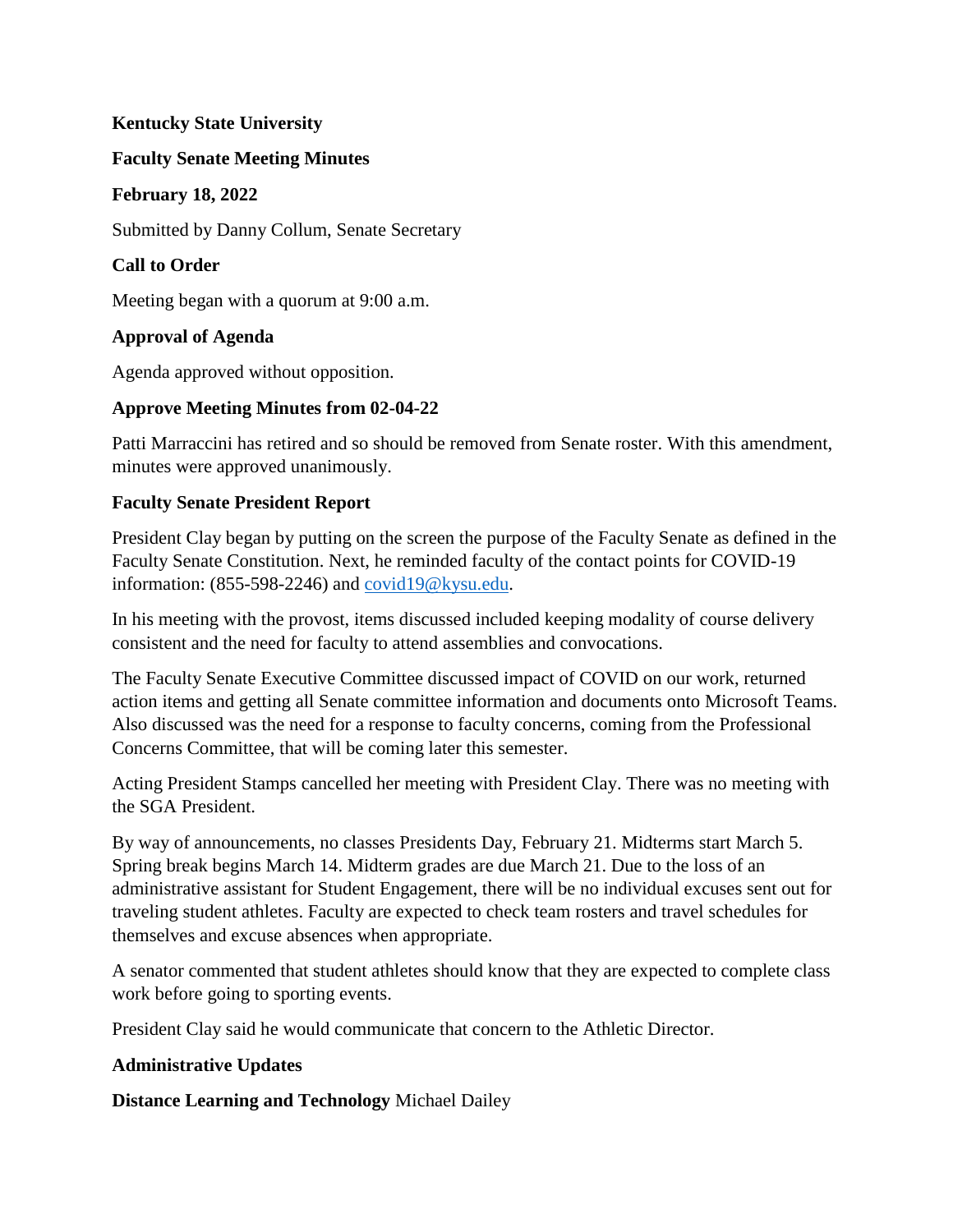Distance Learning is emphasizing professional training for faculty. We want everyone to get online certification. We will be awarding the first Course Design badges soon. Other training opportunities are coming up. We will also be holding listening sessions with students about their online classes.

A senator asked about updates to Blackboard, especially regarding editing functions within text boxes.

Dr. Dailey responded that those updates for formatting text on Blackboard should be available now. He also noted that a recent Microsoft update caused a glitch in Blackboard's ability to open uploaded Word and PDF documents.

## **Health and Safety** Samantha Todd

Kentucky COVID case numbers are down. We've had one student case and one employee case in the past week. The Green and Gold commission is working with Acting President Stamps to evaluate possible opening of in-person events. HB 51 in the legislature will ban mask mandates in all public schools, including colleges and universities.

Candace Raglin in Human Resources asked Nurse Todd to announce that, if you present your Express Scripts card at your pharmacy, you can get at-home COVID tests covered by insurance.

Last Saturday there was a suicide attempt on campus. We are seeing more depression and other mental health issues. William Mink is in charge of University Counseling and that is where students should go for help. Counseling is now separate from Health Services.

# **Career Services** Daryl Love

There's a virtual career fair next Wednesday. This will also include graduate schools. Students can go online and schedule 10-minute one-on-one meetings with employers and graduate school representatives.

## **University College** Margery Coulson-Clark

University College staff are seeking a grant for the pre-college academy and working with students on Black History presentations. Please send your students who are struggling academically to the Thorobred Learning Center in University College.

We are planning for the fall semester. In making schedules, please spread courses across the entire day. We anticipate 600 freshmen next fall (not counting dual credit).

A senator asked if all students should be expected to register for at least 15 credit hours?

The answer was "yes."

## **Academic Affairs** Provost Leroy Hamilton

A committee will be looking at program offerings, course offerings and faculty productivity as part of our CPE Management Improvement Plan. Serving on the committee will be Provost Hamilton, Dr. Michael Dailey and Professor Mary Barr. He is also working with the School of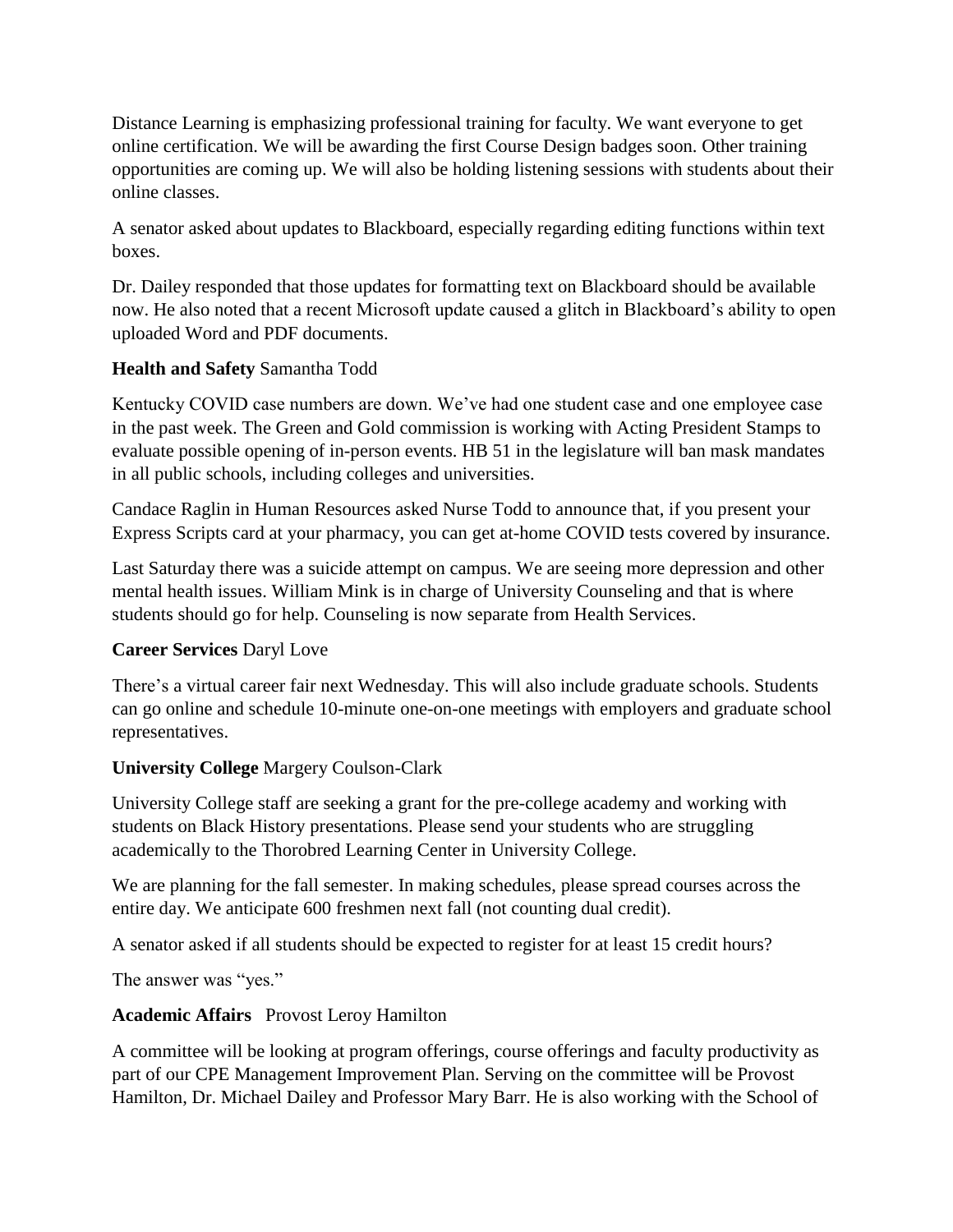Education on redesigning teacher preparation. Academic Affairs is also working with CPE initiatives on enrollment management and career services and developing our graduate profile. Professor Kristopher Grimes is looking at revising dual credit policies and procedures. Dr. Dailey is working with us on technology in our physical classrooms. The West Louisville initiative is also going forward.

# **Faculty Senate Committee Reports**

# **Academic Policy Committee** Kristopher Grimes

APC discussed policies around internships. The committee's top priority this semester is an attendance policy that will cover all delivery modes. We want a policy that is both reasonable and aggressive. We are looking at our past policies and policies from other universities. When we get a policy, faculty will need to enforce it consistently.

# **Curriculum Committee** Changzheng Wang

The English faculty has done a student survey and is using that data to make big changes in its program. The committee began working on these proposals in its last meeting and more will be coming.

# **Professional Concerns Committee** Gary Stratton

PCC is working with Academic Affairs on a faculty mentoring program. There will be an action item on faculty elections after our next meeting. At our last meeting, we heard from this year's tenure and promotion candidates about the suspension of that process. Also, it came to our attention that a Faculty Handbook amendment that passed in 2015 and again in 2018 has never been put in the handbook and implemented. This action item involved credit hours, contact hours and faculty load, especially as those pertain to lab science classes. The item was signed by the president in both 2015 and 2018.

President Clay said that he will follow up on this with the provost.

PCC also talked about the presentation from Greg Rush to the KSU Board proposing ways to make the \$7 million cut KSU has to make for its 2023 budget. Those ideas from Mr. Rush have generated a lot of concern from faculty. We know that there are a lot of other possible savings that aren't addressed and may be unknown to people outside the day to day work of teaching our students. For that reason, PCC is proposing the formation of an ad hoc committee on budget reductions to put forward faculty's best ideas for how to save the money.

Senator Stratton presented a budget text to the Senate on screen. After a number of friendly amendments, the action item to form an Faculty Senate Ad Hoc Committee on Cost Saving passed the Senate with 18 votes for it, one vote against and no abstentions.

Amended text of the resolution appears below:

*Description: Create a Faculty Senate ad hoc committee to collect cost saving and new revenue generating ideas from across the KSU campus. This ad hoc committee will try to have at least*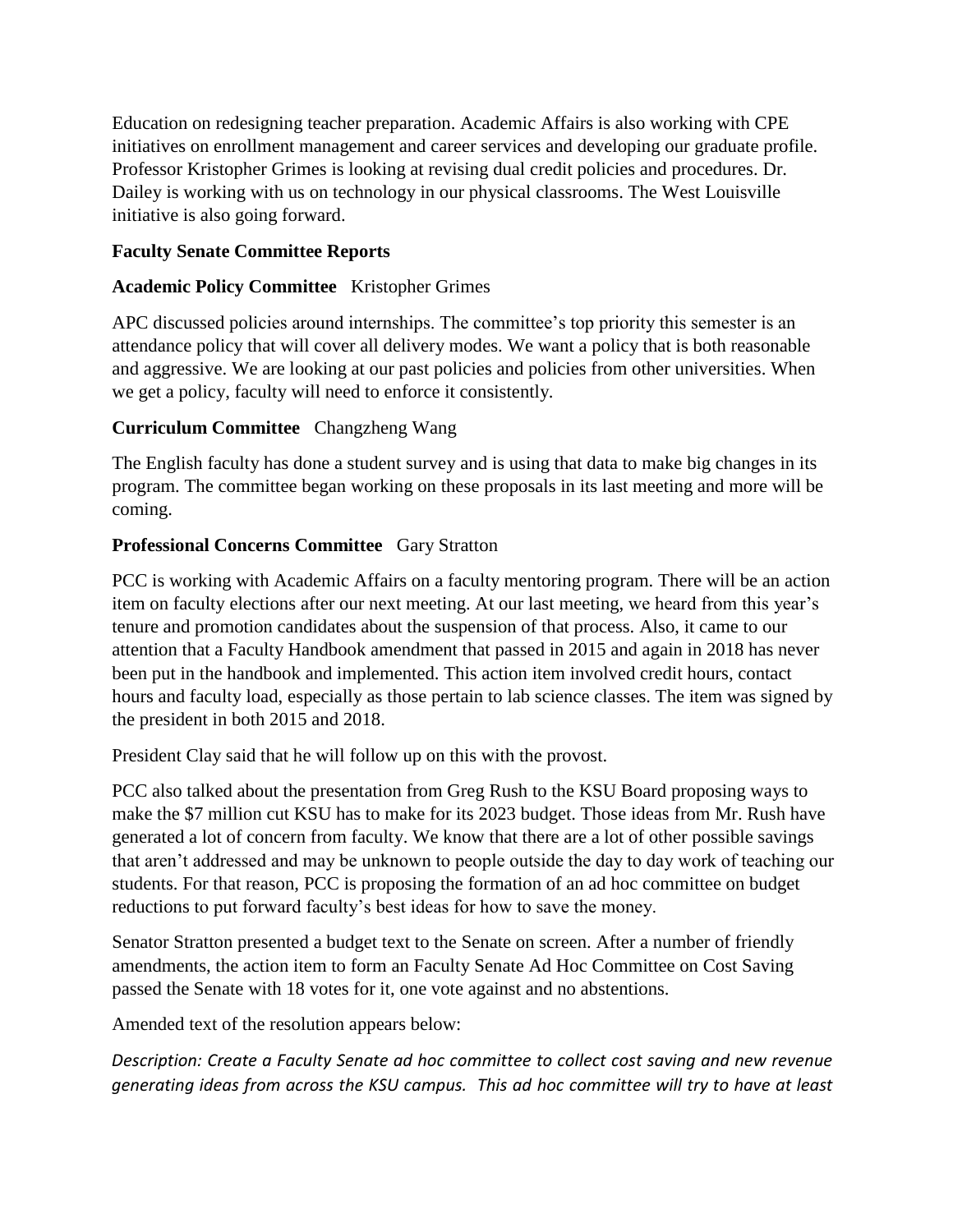*one representative from each KSU school or department. A list of cost saving and revenue generating ideas will be gathered from faculty and a report will then be written by March 2. The report and list will be sent to Senate members before the March 4 Senate meeting where the Faculty Senate must approve. Once approved by the Faculty Senate the Committee would then organize and submit cost saving and revenue new generating options to CPE and the administration. The Faculty Senate can discontinue the ad hoc committee on March 4, or can vote to continue the committees work for an additional set time if the feeling of the Senate is more suggestions can be gathered by faculty, and more time is available before final 2022-2023 budget cycle deadline. Suggested titles for the committee can be discussed at the organization meeting, one option is Budget Crisis Committee.*

Several senators volunteered to serve on this committee which will be open to all faculty members.

## **Budget and Academic Support Committee** Jennifer Ballard-Kang

Our new VP of Finance, Dr. Gerald Shields and Greg Rush from CPE both joined BASC at its last meeting. The committee was impressed with Dr. Shields' commitment to transparency and to talking with faculty. He will meet with the entire Faculty Senate as soon as possible after HB 250 funding KSU is passed and signed.

A recording of the BASC meeting with Dr. Shields and Mr. Rush is available on Teams.

BASC will work with PCC on the issue of the suspended tenure and promotion process at the appropriate time.

BASC will sponsor a grants training workshop in April.

## **Other Business**

President Clay urged all committee chairs to update their Teams site.

#### **Adjournment**

The Senate adjourned at 10:43.

#### **Attendance**

#### **Senators**

| Phillip H Clay      | Barbara Witty        |
|---------------------|----------------------|
| James Obielodan     | <b>Shawn Lucas</b>   |
| Kristopher R Grimes | Rozina Johnson       |
| Daniel D Collum     | <b>Gary Stratton</b> |
| <b>Bobby Walter</b> | Mary Barr            |